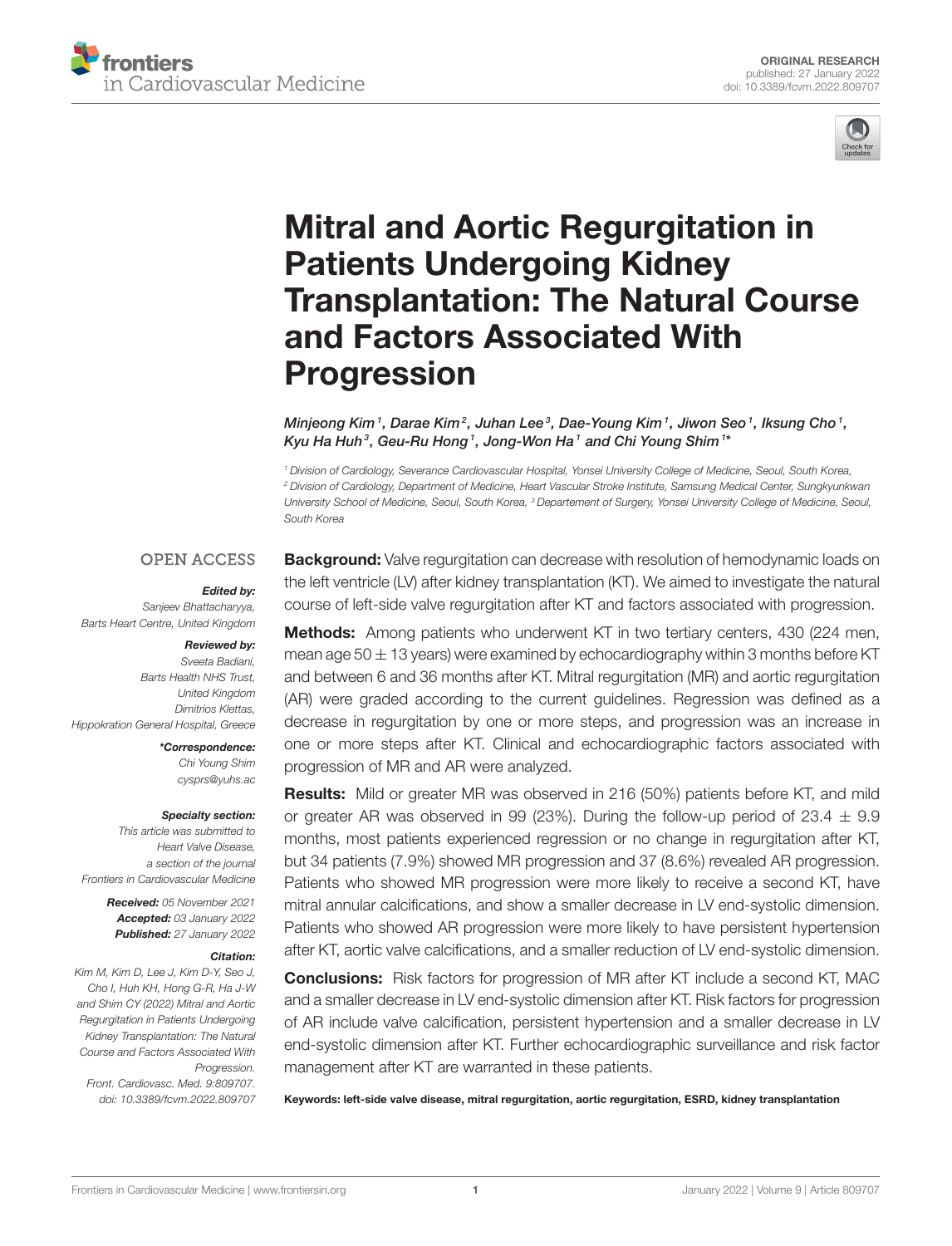# INTRODUCTION

Valve regurgitation is observed frequently in patients with chronic kidney disease or end stage renal disease (ESRD) [\(1,](#page-7-0) [2\)](#page-7-1). Left-side valve regurgitation, including mitral regurgitation (MR) and aortic regurgitation (AR), is predicted to decrease when the hemodynamic load on the left ventricle (LV) decreases after kidney transplantation (KT). However, in some patients, left-side valve regurgitation does not decrease but persists or even progresses [\(3–](#page-7-2)[5\)](#page-7-3). In particular, degeneration and structural change of the valve start early in patients with ESRD because of the hemodynamic load and impaired calciumphosphate homeostasis and progress faster than in those with normal kidney function [\(6–](#page-7-4)[8\)](#page-7-5). MR and AR are affected by different hemodynamic factors and structural alterations. MR is influenced more highly by preload and LV remodeling, while AR is affected most by afterload and aorta remodeling. Patients who have undergone KT are thought to have reduced or increased MR or AR depending on the clinical situation in pre-KT and post-KT periods [\(9\)](#page-7-6). However, data regarding the prevalence of left-side valve regurgitation in patients undergoing KT and the natural course of MR and AR after KT are scarce.

In the present study, we investigated the prevalence of MR and AR before KT and the regression or progression rate of MR and AR after KT. We also identified clinical and echocardiographic factors associated with progression of MR and AR.

### METHODS

#### Study Population

This study included patients with ESRD who received KT between 2005 and 2018 at two tertiary medical centers (Severance Hospital, Seoul, Korea; Samsung Medical Center, Seoul, Korea). Patients with a history of valve surgery or intervention, congenital heart disease, or combined transplantation with other organs were excluded, as were patients without follow-up transthoracic echocardiography (TTE) after KT. After applying exclusion criteria, 430 patients were analyzed retrospectively.

All patients underwent TTE at least twice. Pre-KT echocardiography was performed within 3 months before KT, and post-KT echocardiography was performed between 6 and 36 months after KT. If a patient underwent TTE more than twice after KT, we analyzed the most recent.

Clinical information was obtained from electronic medical records, and data were analyzed at baseline and follow-up TTE. Prior medical history was composed of hypertension, diabetes mellitus, dyslipidemia, atrial fibrillation, coronary artery disease, heart failure, duration of hemodialysis, and second KT. The diagnosis of heart failure was based on typical clinical symptoms and signs caused by a structural or functional cardiac abnormality, followed the current guideline, including both reduced EF and preserved EF [\(8\)](#page-7-5). Systolic and diastolic blood pressures were measured at baseline and post-KT follow-up visits. Clinical factors after KT including newonset hypertension, new-onset diabetes, renal dysfunction, graft failure, and cardiovascular medications were collected. Renal dysfunction was defined as a >1.5-fold increase in serum

creatinine or an absolute increase in serum creatinine  $\geq 0.3$ mg/dL [\(9\)](#page-7-6).

### Echocardiography

Two-dimensional and Doppler echocardiography was performed using a commercially available ultrasound machine with a 2.5–3.5 MHz probe before and after KT. Standard measurements were performed following the current guideline recommendations [\(10\)](#page-7-7). LV ejection fraction (EF) was measured using the biplane Simpson's method in apical four- and two-chamber views. Left atrial (LA) volume index was measured by the biplane method at the end of ventricular systole and indexed to body surface area. From the mitral inflow velocities, we obtained data on peak velocity of early (E) and late filling and deceleration time of E velocity. Early diastolic (e′ ) velocities were measured at the septal mitral annulus [\(11\)](#page-7-8).

The severity and mechanism of each valve regurgitation were assessed according to American Society of Echocardiography guidelines [\(12\)](#page-7-9). The degrees of MR and AR, if present, were graded as no/trivial, mild, moderate, or severe using an integrated approach [\(12\)](#page-7-9). The etiology of MR was categorized into primary or secondary MR. Primary MR was defined as degenerative MR directly affecting the mitral valve leaflets and/or chordae, and secondary MR was MR due to a pathological process of the LV or LA [\(12\)](#page-7-9). Mitral annular calcification (MAC) was defined as the thick and echo-dense area of the mitral annulus, occasionally extending to mitral valve leaflets, as described in previous studies [\(13,](#page-7-10) [14\)](#page-7-11). Aortic valve calcification was defined as a calcium deposit in the aortic root and valve regardless of restriction of leaflet mobility on parasternal short- and long-axis views [\(15,](#page-7-12) [16\)](#page-7-13). The echocardiography reports were independently reviewed by 2 cardiologists blinded to the clinical data. All discrepancy of echocardiographic readings was resolved by consensus. In a consensus process, the 2 cardiologists reviewed the echocardiographic images and reached an agreement on the interpretation.

Regression of MR or AR was noted if severity decreased by one or more grades. Progression was defined as severity increase by one or more grades. Patients were categorized into three groups (regression, unchanged, progression) according to valve regurgitation.

#### Statistical Analysis

The baseline characteristics are expressed using frequencies and percentages for categorical variables using chi-square test. The continuous variables are summarized as mean  $\pm$ standard deviation and were compared using analysis of variance (ANOVA) among the three groups. For pairwise comparisons, post-hoc test with Tukey's HSD was conducted. To identify factors associated with progression of valve regurgitation, a linear regression model was used. Univariable factors with  $P < 0.10$  or the major relevant clinical factors were entered into multivariable analyses. The coefficient values were generated, and all twosided  $p$ -values  $\lt$  0.05 were considered statistically significant. The Hosmer–Lemeshow test for stepwise logistic regression was performed for incremental value of risk prediction. All statistical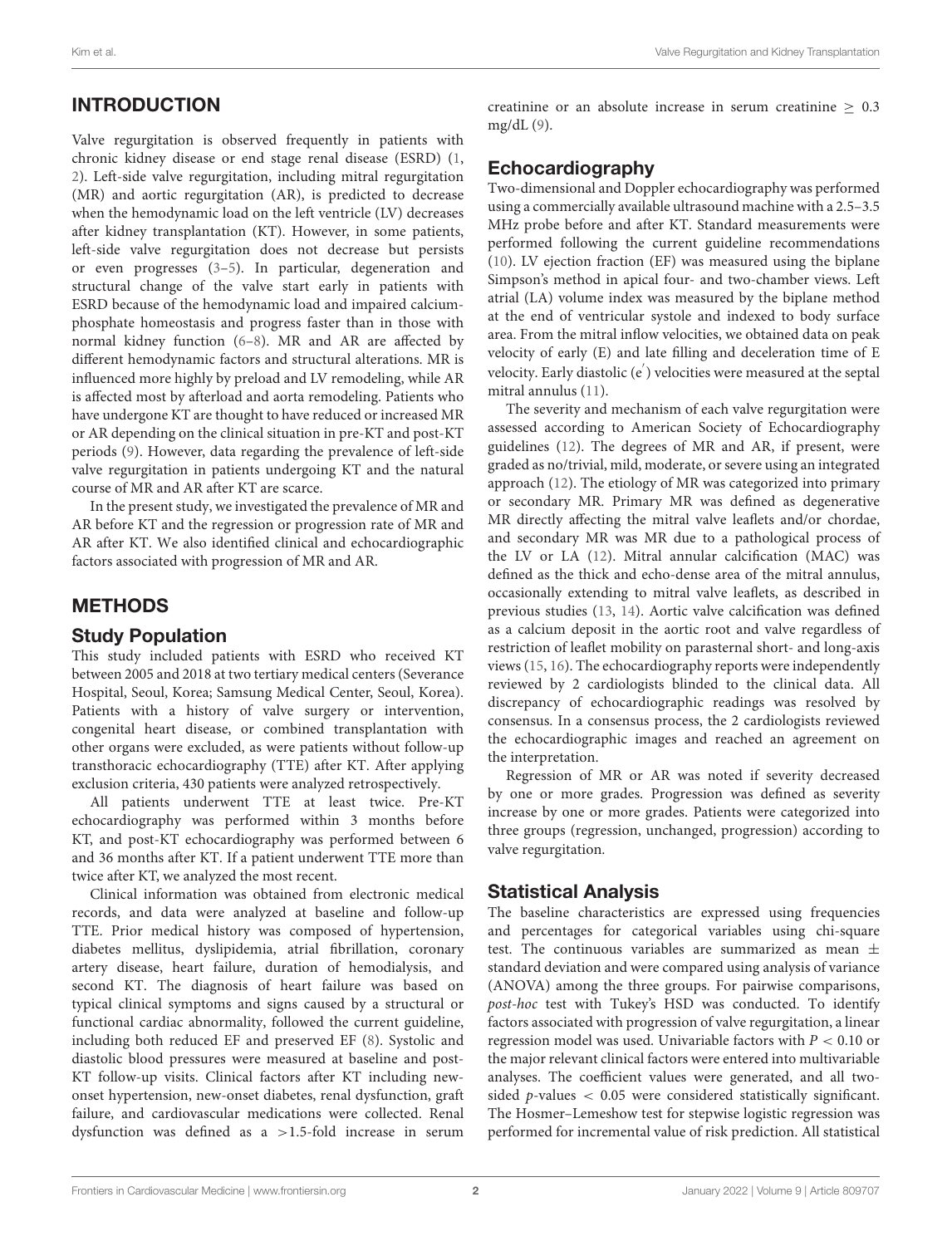

<span id="page-2-0"></span>analyses were performed using SPSS software (version 25.0; IBM Corp., Armonk, NY, USA).

# RESULTS

#### Severity and Changes of Left-Side Valve Regurgitation After KT

The severity of MR and AR before KT and the changes after KT are shown in **[Figure 1](#page-2-0)**. Before KT, 187 (44%) patients had mild MR, 19 (4%) had moderate MR, and 10 (2%) showed severe MR. Factors related to MR severity before KT are presented in **[Supplementary Table 1](#page-7-14)**. Female sex, history of heart failure, and larger LA volume index were associated with MR before KT. Before KT, 83 (19%) patients had mild AR, 14 (3%) had moderate AR, and 2 (1%) showed severe AR. Factors associated with AR severity before KT are described in **[Supplementary Table 2](#page-7-14)**. Old age and history of heart failure were associated with AR grade before KT. Mild or greater MR was observed in 216 (50%) patients and mild or greater AR in 99 (23%) before KT. During the follow-up period of  $23.4 \pm 9.9$  months, most patients experienced regression or no change in regurgitation after KT, but 34 (7.9%) showed MR progression and 37 (8.6%) revealed AR progression.

#### Factors Associated With MR Progression

**[Table 1](#page-3-0)** shows the baseline clinical and renal characteristics in the three groups according to change in MR after KT. A history of atrial fibrillation, history of heart failure and secondary MR tended to be more prevalent in the MR regression group compared with the other groups. Second KT and post-KT renal dysfunction were significantly different in the three groups, and these events tended to be more prevalent in the progression group. Most of the echocardiographic findings differed between the three groups. In patients with MR progression, LV chamber size was small, and E/e′ was lower than that in the other groups before KT, but these factors were significantly higher after KT. In the group showing MR progression, LV and LA size increased after KT, LVEF decreased, and E/e′ increased (**[Table 2](#page-3-1)**).

Univariate linear regression analysis revealed that second KT, MAC before KT, renal dysfunction after KT, and a smaller decrease in LV end systolic dimension (LVESD) were associated with MR progression. After multivariable adjustment, second KT, baseline MAC, and smaller decrease in LVESD after KT were independent predictors for MR progression after KT (**[Table 3](#page-4-0)**). Factors related to progression of MR showed statistically meaningful predictive values in a stepwise manner (**[Figure 2A](#page-4-1)**).

These findings indicate that MR tended to show regression after KT for controlling volume overload. In contrast, MR progression can occur after KT if the volume overload is relatively low before KT or if valve degeneration represented by MAC is present before KT. Furthermore, progression of MR was related to subsequent elevation of LV filling pressure after KT.

### Factors Associated With AR Progression

**[Table 4](#page-5-0)** shows the baseline clinical and renal characteristics of the three groups categorized by AR change after KT. Patients who showed AR progression experienced persistent hypertension, defined as systolic blood pressure ≥140 mmHg and diastolic blood pressure  $\geq$ 90 mmHg after KT among those with hypertension. In echocardiographic findings, patients who showed AR progression showed larger LV and LA size after KT compared with the other groups. Similar to the results from the analysis of MR, smaller reductions in LV and LA sizes after KT, no improvement in LVEF, and an increase in E/e′ were observed in the AR progression group (**[Table 5](#page-6-0)**).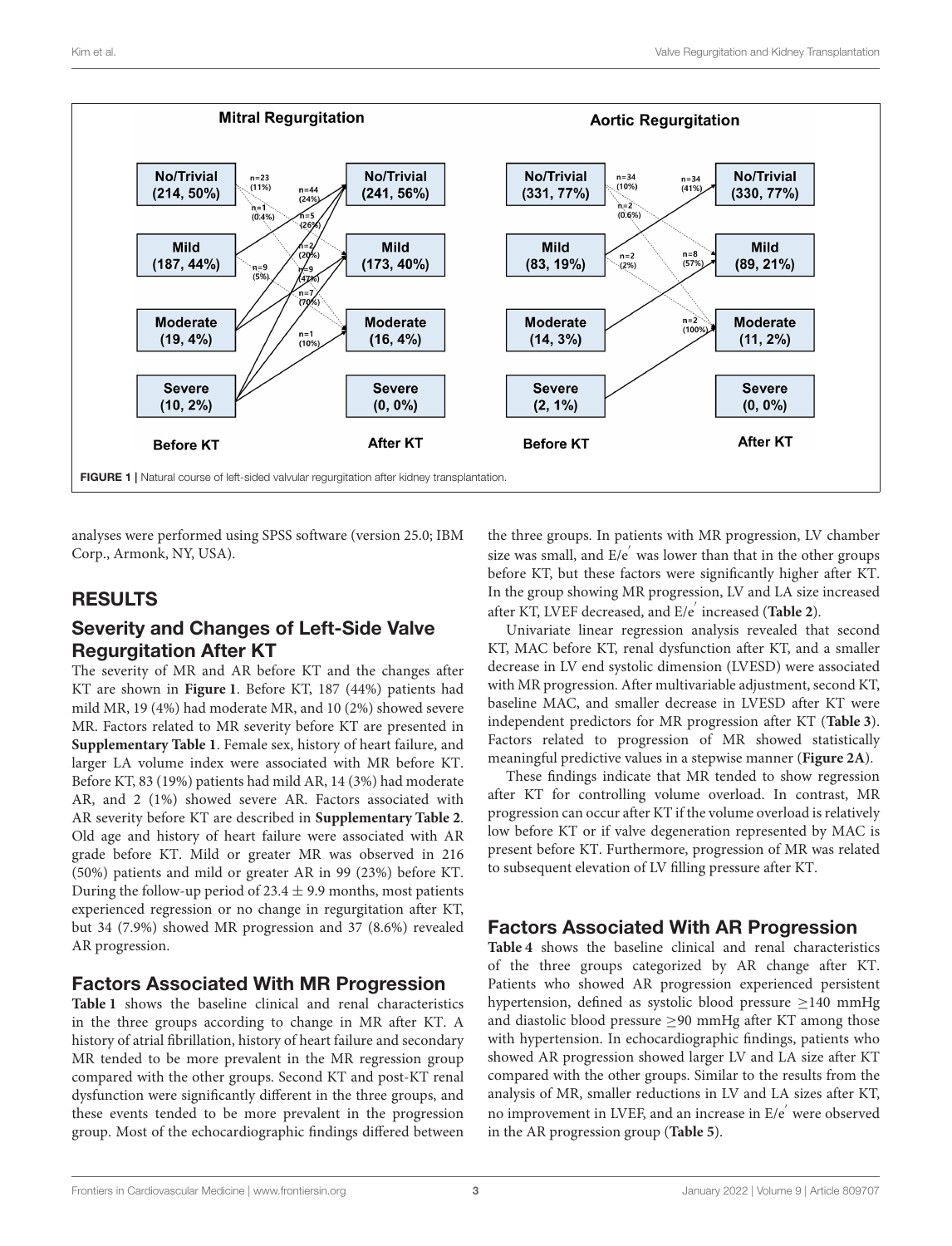|                                 | ΜR<br>regression<br>$(n = 68)$ | ΜR<br>unchanged<br>$(n = 328)$ | <b>MR</b><br>progression<br>$(n = 34)$ | p-value |
|---------------------------------|--------------------------------|--------------------------------|----------------------------------------|---------|
| <b>Clinical characteristics</b> |                                |                                |                                        |         |
| Age, years                      | $51.0 \pm 11.6$                | $49.5 \pm 13.0$                | $53.9 \pm 10.7$                        | 0.128   |
| Male sex, $n$ $(\%)$            | 28 (40.6)                      | 180 (55.0)                     | 16 (47.1)                              | 0.076   |
| Hypertension, n (%)             | 58 (84.1)                      | 299 (91.7)                     | 29 (85.3)                              | 1.000   |
| Diabetes mellitus, n (%)        | 24 (34.8)                      | 114 (35.0)                     | 16 (47.1)                              | 0.368   |
| Dyslipidemia, n (%)             | 16 (23.2)                      | 62 (19.0)                      | 3(8.8)                                 | 0.214   |
| Atrial fibrillation, n (%)      | 9(13.0)                        | $13(4.0)$ *                    | $0(0.0)^#$                             | 0.003   |
| CAD, $n$ $%$                    | 9(13.0)                        | 37(11.3)                       | 7(20.6)                                | 0.292   |
| Heart failure, n (%)            | 13 (18.8)                      | $24 (7.3)^*$                   | $2(5.9)^{\#}$                          | 0.008   |
| <b>Renal characteristics</b>    |                                |                                |                                        |         |
| Dialysis, $n$ (%)               | 68 (100.0)                     | 328 (100.0)                    | 34 (100.0)                             | 1.000   |
| Hemodialysis, n (%)             | 62 (91.2)                      | 282 (86.0)                     | 31 (91.2)                              | 0.664   |
| Peritoneal dialysis, n<br>(% )  | 6(8.8)                         | 46 (14.0)                      | 3(8.8)                                 | 0.306   |
| HD duration, months             | $56.7 \pm 58.2$                | $65.2 \pm 66.9$                | $56.4 \pm 62.1$                        | 0.577   |
| Second KT, n (%)                | 2(2.9)                         | 23(7.0)                        | $7(20.6)^{4}$                          | 0.005   |
| Post-KT comorbidities, n (%)    |                                |                                |                                        |         |
| New-onset HTN                   | 4(5.8)                         | 13(4.0)                        | 2(5.9)                                 | 0.732   |
| Persistent HTN                  | 13 (18.8)                      | $103(31.5)^{*}$                | $17(50.0)^{4}$                         | 0.005   |
| New-onset DM                    | 5(7.2)                         | 52 (16.0)                      | 3(8.8)                                 | 0.111   |
| Renal dysfunction, n<br>(% )    | 9(13.0)                        | 62 (19.0)                      | $12(35.3)^{4}$                         | 0.025   |
| Graft failure, n (%)            | 11 (15.9)                      | 33(10.1)                       | 6(17.6)                                | 0.202   |
| <b>Post-KT medications</b>      |                                |                                |                                        |         |
| RAAS blocker, n (%)             | 12 (18.8)                      | 74 (26.9)                      | 5(15.6)                                | 0.186   |
| Beta blocker, n (%)             | 23 (34.8)                      | 145 (52.3)*                    | 14 (43.8)                              | 0.032   |
| CCB, $n$ $%$                    | 25 (36.0)                      | 108 (32.9)                     | 17 (50.0)                              | 0.470   |
| Diuretics, n (%)                | 6(9.4)                         | 27 (9.9)                       | 4(12.1)                                | 0.906   |
| Statin, n (%)                   | 17 (26.2)                      | 85 (31.4)                      | 12 (36.4)                              | 0.556   |

<span id="page-3-0"></span>TABLE 1 | Comparison of clinical and renal characteristics in the three groups according to change in mitral regurgitation.

\**P* < *0.05 compared with the MR regression group.*

#*P* < *0.05 compared with the MR unchanged group.*

*MR, mitral regurgitation; CAD, coronary artery disease; HD, hemodialysis; KT, kidney transplantation; HTN, hypertension; DM, diabetes mellitus; RAAS, renin-angiotensinaldosterone system; CCB, calcium channel blocker.*

Univariate linear regression analysis revealed that presence of aortic valve calcification before KT, persistent HTN after KT, and a smaller decrease in LVESD after KT were associated with AR progression. All the above factors were independent predictors for AR progression after KT in multivariate analysis (**[Table 6](#page-6-1)**). **[Figure 2B](#page-4-1)** shows additive predictive values for AR progression after KT in a stepwise manner. These findings suggest that preexisting aortic valve degeneration accompanying unresolved afterload as well as less volume control after KT might affect AR progression.

#### **DISCUSSION**

The principal findings in the present multicenter study are as follows. (1) Left-side valve regurgitation is common in patients <span id="page-3-1"></span>TABLE 2 | Comparison of echocardiographic characteristics in the three groups according to change in mitral regurgitation.

|                                                                          | <b>MR</b><br>regression<br>$(n = 68)$ | <b>MR</b><br>unchanged<br>$(n = 328)$ | ΜR<br>progression<br>$(n = 34)$ | p-value       |
|--------------------------------------------------------------------------|---------------------------------------|---------------------------------------|---------------------------------|---------------|
| Pre-KT echocardiogram                                                    |                                       |                                       |                                 |               |
| LVEDD, mm                                                                | $56.6 \pm 6.9$                        | $52.4 \pm 5.9$                        | $51.3 \pm 5.7^*$                | < 0.001       |
| LVESD, mm                                                                | $38.5 \pm 9.3$                        | $34.1 \pm 6.0$                        | $62.5 \pm 6.1*$                 | < 0.001       |
| LVEF, %                                                                  | $56.7 \pm 12.8$                       | $62.3 \pm 9.3$                        | $61.7 \pm 10.6$                 | < 0.001       |
| LV mass index, $g/m^2$                                                   | $148.4 \pm 51.1$<br>$124.9 \pm 37.0$  |                                       | $118.6 \pm 36.4$                | < 0.001       |
| LA volume index,<br>ml/m <sup>2</sup>                                    | $51.6 \pm 24.5$                       | $38.1 \pm 15.1$                       | $39.5 \pm 14.8$                 | < 0.001       |
| E/e <sup>'</sup>                                                         | $15.4 \pm 6.9$                        | $12.4 \pm 5.6^*$                      | $12.2 \pm 4.1*$                 | 0.001         |
| PASP, mmHg                                                               | $40.0 \pm 11.8$                       | $30.3 \pm 9.3^*$                      | $35.4 \pm 10.5$                 | 0.015         |
| Degree of MR, n (%)                                                      |                                       |                                       |                                 | $<$ 0.001 $<$ |
| No/trivial                                                               | O(0)                                  | 190 (57.8)*                           | 24 (70.6)*#                     |               |
| Mild                                                                     | 46 (66.7)                             | 131 (40.1)*                           | $10(29.4)$ *                    |               |
| Moderate                                                                 | 12 (17.4)                             | $7(2.1)^{*}$                          | $0(0.0)^{*}$                    |               |
| Severe                                                                   | 10 (14.5)                             | $0(0.0)^{*}$                          | $0(0.0)^{*}$                    |               |
| Secondary MR, n (%)                                                      | 68 (100.0)                            | 111 (76.5)*                           | 28 (82.3)*                      | < 0.001       |
| Presence of MAC, n<br>$(\%)$                                             | 6(8.7)                                | 19 (5.8)                              | $6(17.6)^{\#}$                  | 0.035         |
| Post-KT echocardiogram                                                   |                                       |                                       |                                 |               |
| LVEDD, mm                                                                | $48.7 \pm 5.6$                        | $48.9 \pm 5.8$                        | $52.0 \pm 5.8$                  | 0.011         |
| LVESD, mm                                                                | $30.3 \pm 5.6$                        | $30.4 \pm 5.1$                        | $33.5 \pm 5.7$                  | 0.006         |
| LVEF, %                                                                  | $65.4 \pm 7.6$                        | $65.8 \pm 7.8$                        | $58.4 \pm 9.6$                  | < 0.001       |
| LV mass index, $q/m^2$                                                   | $108.3 \pm 34.4$                      | $111.7 \pm 33.5$                      | $125.6 \pm 33.9$                | 0.045         |
| LA volume index,<br>ml/m <sup>2</sup>                                    | $36.8 \pm 14.4$                       | $35.5 \pm 16.3$                       | $45.0 \pm 17.8$                 | 0.006         |
| E/e <sup>′</sup>                                                         | $11.6 \pm 5.1$                        | $11.5 \pm 4.8$                        | $16.6 \pm 7.2$ <sup>*#</sup>    | < 0.001       |
| PASP, mmHg                                                               | $30.3 \pm 11.6$                       | $29.5 \pm 7.9$                        | $42.7 \pm 13.4***$              | 0.003         |
| Degree of MR, n (%)                                                      |                                       |                                       |                                 | < 0.001       |
| No/trivial                                                               | 51 (73.9)                             | 190 (58.1)*                           | $0 (0.0)^*$ #                   |               |
| Mild                                                                     | 17 (24.6)                             | 132 (40.4)*                           | 24 (70.6)* #                    |               |
| Moderate                                                                 | 1(1.4)                                | 5(1.5)                                | 10 (29.4)* $#$                  |               |
| Severe                                                                   | 0(0.0)                                | 0(0.0)                                | (0.0)                           |               |
| <b>Changes after KT</b>                                                  |                                       |                                       |                                 |               |
| Δ LVEDD, mm                                                              | $-1.8 \pm 9.6$                        | $1.1 \pm 9.4$                         | $0.9 \pm 5.8$                   | 0.082         |
| $\Delta$ LVESD, mm                                                       | $-8.1 \pm 8.8$                        | $-3.7 \pm 5.4*$                       | $0.9\pm6.5^*$                   | $<$ 0.001 $<$ |
| $\Delta$ LVEF, %                                                         | $8.3 \pm 13.6$                        | $3.5 \pm 8.4$                         | $-3.3 \pm 10.6^*$               | $<$ 0.001 $<$ |
| ΔE/e΄                                                                    | $-4.4 \pm 6.5$                        | $-1.1 \pm 5.4*$                       | $4.2 \pm 5.3$ <sup>*#</sup>     | < 0001        |
| $\Delta$ LV mass index, g/m <sup>2</sup> $-42.8 \pm 53.4 -12.5 \pm 46.6$ |                                       |                                       | $7.4 \pm 42.7**$                | $<$ 0.001 $<$ |
| $\Delta$ LA volume index,<br>ml/m <sup>2</sup>                           | $-15.7 \pm 24.7$                      | $-4.7 \pm 13.8$                       | $1.0 \pm 17.7^*$                | < 0.001       |

\**P* < *0.05 compared with the MR regression group.*

#*P* < *0.05 compared with the MR unchanged group.*

*MR, mitral regurgitation; LVEDD, left ventricular end-diastolic diameter; LVESD, lefMRt ventricular end-systolic diameter; LVEF, left ventricular ejection fraction; LV, left ventricle;* LA, left atrium; E/e<sup>'</sup>, ratio of early diastolic mitral velocity to early diastolic mitral annular *velocity; PASP, pulmonary arterial systolic pressure; MAC, mitral annular calcification.*

with ESRD undergoing KT, and MR is more common than AR. (2) After KT, MR and AR regress or do not change in most patients but progress in some patients. (3) Patients who receive second KT and who have MAC and a smaller decrease in LVESD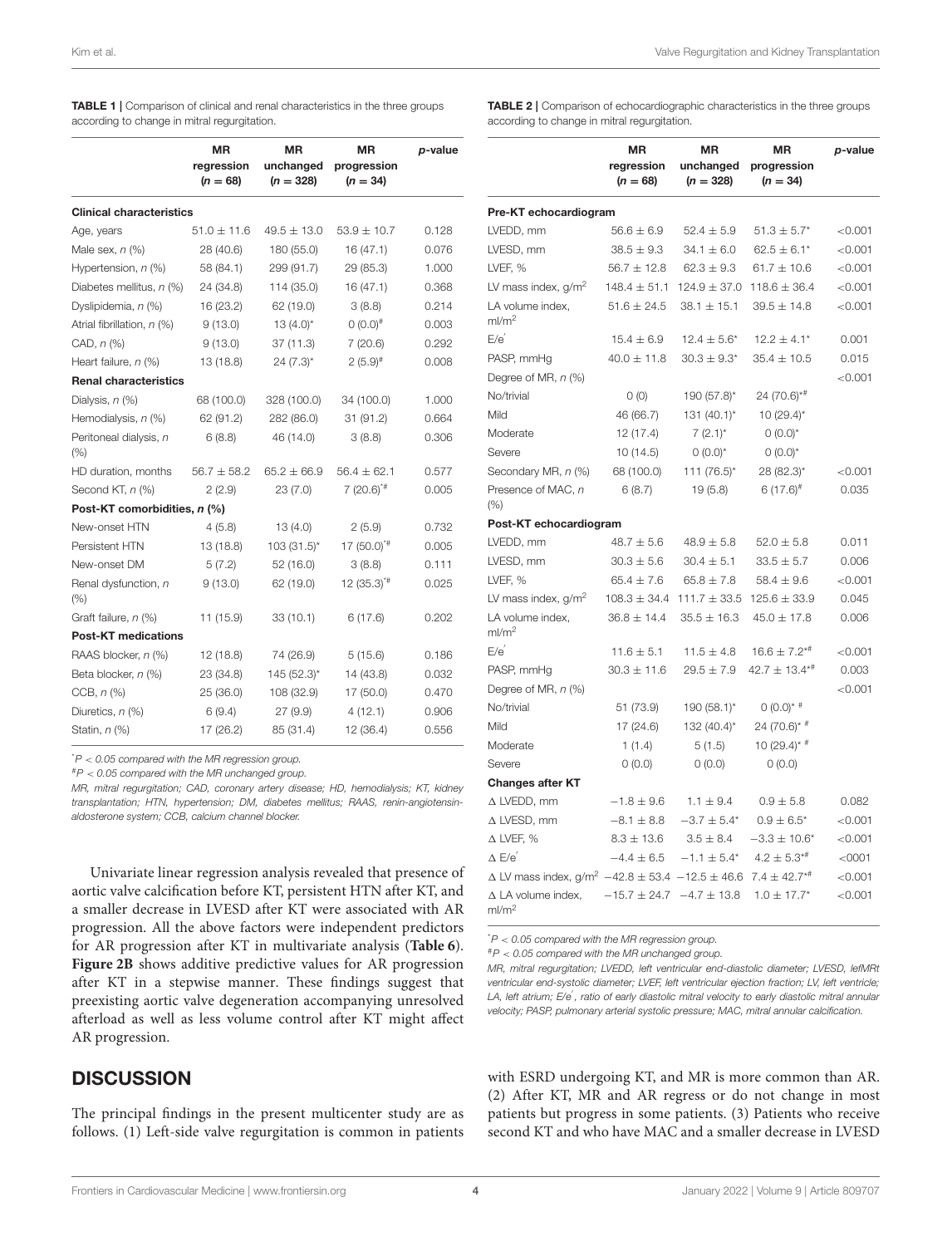<span id="page-4-0"></span>

|                             | Univariate analysis |         |         | <b>Multivariate analysis</b> |      |         |
|-----------------------------|---------------------|---------|---------|------------------------------|------|---------|
|                             | B                   | t       | p-value | В                            | t    | p-value |
| Age                         | 0.002               | 1.82    | 0.070   | 0.001                        | 1.29 | 0.198   |
| Female sex                  | 0.016               | 0.61    | 0.541   |                              |      |         |
| Hypertension                | $-0.041$            | $-0.95$ | 0.345   |                              |      |         |
| Diabetes mellitus           | 0.038               | 1.41    | 0.158   |                              |      |         |
| Dyslipidemia                | $-0.052$            | $-1.56$ | 0.119   |                              |      |         |
| Atrial fibrillation         | $-0.084$            | $-1.41$ | 0.158   |                              |      |         |
| CAD                         | 0.060               | 1.52    | 0.129   |                              |      |         |
| Heart failure               | $-0.031$            | $-0.67$ | 0.501   |                              |      |         |
| HD duration                 | $-0.032$            | $-0.59$ | 0.558   |                              |      |         |
| Second KT                   | 0.151               | 3.07    | 0.002   | 0.114                        | 2.31 | 0.022   |
| New-onset HTN               | 0.027               | 0.43    | 0.669   |                              |      |         |
| Persistent HTN              | 0.036               | 1.21    | 0.228   |                              |      |         |
| New-onset DM                | $-0.034$            | $-0.90$ | 0.367   |                              |      |         |
| Renal dysfunction           | 0.081               | 2.47    | 0.014   | 0.062                        | 1.19 | 0.057   |
| Graft failure               | 0.046               | 1.14    | 0.255   |                              |      |         |
| Secondary MR                | $-0.068$            | $-1.07$ | 0.286   |                              |      |         |
| Presence of MAC             | 0.123               | 2.46    | 0.014   | 0.110                        | 2.20 | 0.028   |
| $\triangle$ LVEDD           | 0.008               | 0.16    | 0.876   |                              |      |         |
| $\triangle$ LVESD           | 0.009               | 4.57    | < 0.001 | 0.008                        | 4.15 | < 0.001 |
| $\triangle$ LVEF            | $-0.006$            | $-4.21$ | < 0.001 |                              |      |         |
| $\triangle$ LV mass index   | 0.001               | 2.79    | 0.006   |                              |      |         |
| $\triangle$ LA volume index | 0.002               | 2.43    | 0.016   |                              |      |         |

*CAD, coronary artery disease; HD, hemodialysis; KT, kidney transplantation; HTN, hypertension; DM, diabetes mellitus; MR, mitral regurgitation; MAC, mitral annular calcification; LVEDD, left ventricular end-diastolic diameter; LVESD, left ventricular endsystolic diameter; LVEF, left ventricular ejection fraction; LV, left ventricle; LA, left atrium.*

after KT showed MR progression after KT. (4) Patients who had aortic valve calcification, persistent HTN after KT, and a smaller decrease in LVESD after KT showed AR progression. The present study suggests that pre-existing valve degeneration before KT, smaller volume changes, and specific conditions before or after KT affect the progression of regurgitation on each valve. As expected, MR was affected more highly by volume factor, and AR was affected most by afterload, such as persistent HTN after KT. Therefore, it is necessary to perform echocardiographic surveillance and risk factor control after KT according to individual characteristics before and after KT and presence of valve calcification.

#### Left-Side Valve Disease in Patients With **FSRD**

Patients with chronic kidney disease or ESRD show a high prevalence of left-side valve disease due to not only degeneration of the valve itself, but also chamber dilatation or dysfunction related with increased hemodynamic load and loss of LV contractility [\(8,](#page-7-5) [17\)](#page-7-15). Previous studies demonstrated higher prevalence of premature aortic valve calcification and consequent aortic stenosis, as well as mitral annular calcification and functional mitral stenosis (18–21). In particular, increased calcium x phosphate product and long-term hemodialysis are associated with valve calcification [\(8,](#page-7-5) [17\)](#page-7-15). Also, increased cardiac output caused by anemia and arteriovenous fistula and hypertension increase mechanical stress in the valve leaflets and modulate premature valve calcification [\(8,](#page-7-5) [17\)](#page-7-15). In stenotic valve disease, primary degeneration is the main mechanism, whereas regurgitation is caused mainly by secondary causes. Therefore, because of preload and afterload reduction after KT

<span id="page-4-1"></span>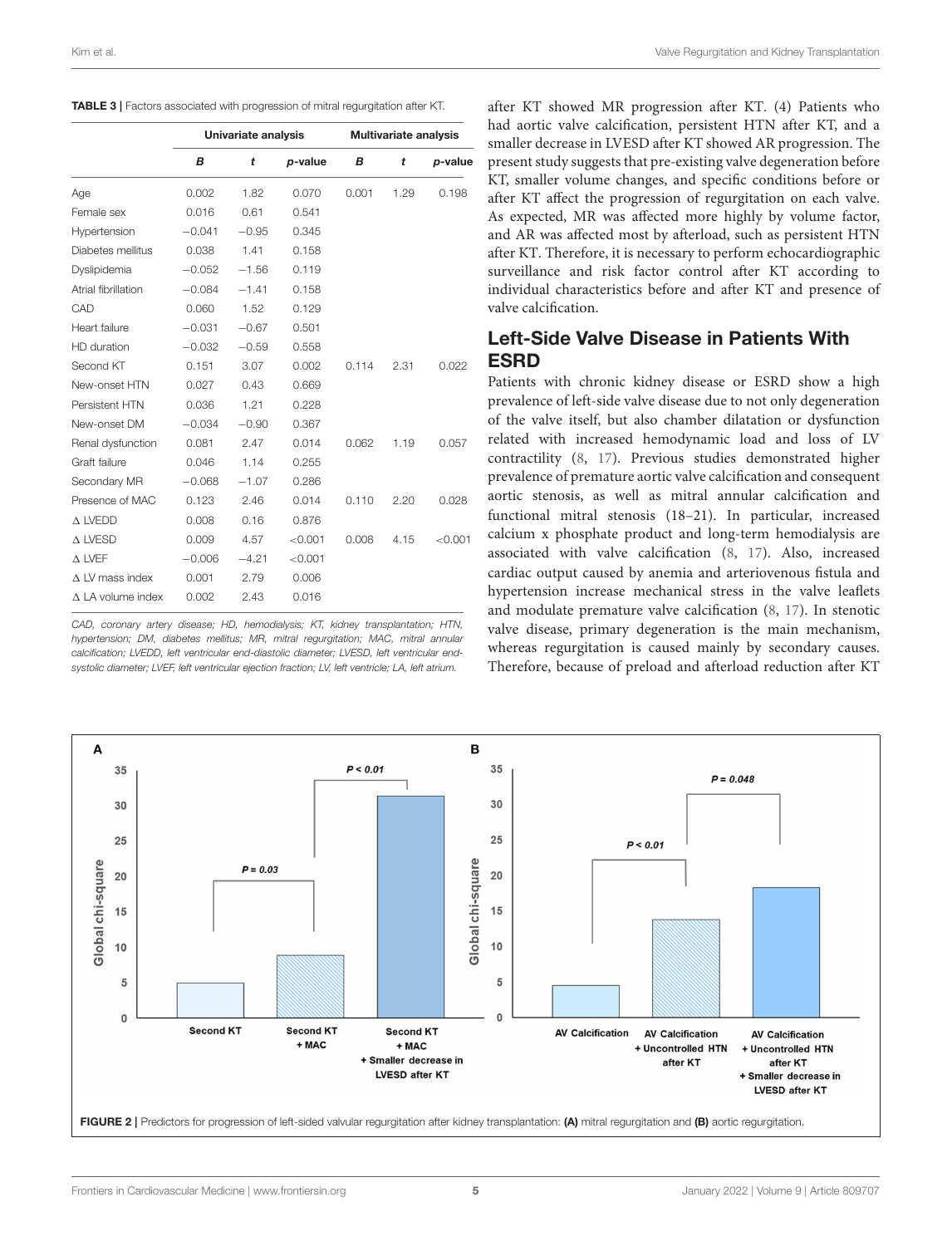and additional improvement of renin-angiotensin-aldosterone system (RAAS) activation, regression of valve regurgitation is expected after KT. If the patient does not show any specific clinical features after KT, regular echocardiographic follow-up is not performed; valve regurgitation sometimes progresses, and timely treatment can be delayed.

#### Natural Course of MR and AR in Patients Undergoing KT

Several previous studies have focused on valve disease in patients undergoing KT. A serial echocardiographic follow-up study in 95 patients undergoing KT reported no interval change in average MR fraction and volume after KT (22). However, this study was limited in that it did not provide information on patient characteristics or changes in chamber size and function. Another study conducted at a single center with 180 patients undergoing KT demonstrated that grade 2 MR decreased from 11% on pre-KT echocardiogram to 2% at 12 months after KT (23). Interestingly, valve calcification was detected preoperatively in 21.5% of the study population but was detected in 25.8% of the population at 6 months after KT and in 35.5% of the population 12 months after KT (23). Incidence of calcified valve was more common in patients with diabetes than in those without it (23). These results suggest that, even if hemodynamic load is resolved by KT, valve degeneration and calcification can have initiated and can proceed. It also suggests that risk factor modulation and echocardiographic follow-up are needed even after KT in patients who have calcification on the valve or surrounding annular structure. In this context, the present study showed on pre-KT echocardiogram that MR and AR can progress even after KT in patients with MAC or aortic valve calcification through a multicenter analysis. In addition, we found some differential risk factors between MR progression and AR progression after KT.

#### Risk Factors for Progression of MR and AR After KT

Smaller LVESD decrease after KT was related to progression of not only MR, but also AR in this study. Therefore, a smaller volume decrease after KT was a pre-condition of progression of left-side valve regurgitation. These results indicate the need for follow-up TTE for surveillance of chamber size and course of functional regurgitation after KT, especially for patients who have predisposing factors. Furthermore, prolonged optimal medical treatment might be necessary after KT, especially for patients with risk factors of progression. In our study, there might have been insufficient usage of RAAS inhibitor in patients with progression of AR compared with that in the unchanged AR group. Since RASS inhibitor can promote reverse LV remodeling after KT through both afterload reduction and inhibition of myocardial fibrosis, active use of RASS inhibitor after KT seems to be helpful for hemodynamic control.

MAC or aortic valve calcification shares biological links with atherosclerosis and is very common in patients with ESRD [\(18\)](#page-7-16). Patients with valve or peri-valvular calcification in ESRD were more likely to have dyslipidemia and a broken mineral-bone axis, and this condition might not recover fully after KT [\(16\)](#page-7-13).

<span id="page-5-0"></span>TABLE 4 | Comparison of clinical and renal characteristics in the three groups according to change in aortic regurgitation.

|                                 | AR<br>regression<br>$(n = 38)$ | AR<br>unchanged<br>$(n = 355)$ | AR<br>progression<br>$(n = 37)$ | p-value |
|---------------------------------|--------------------------------|--------------------------------|---------------------------------|---------|
| <b>Clinical characteristics</b> |                                |                                |                                 |         |
| Age, years                      | $53.2 \pm 12.9$                | $49.4 \pm 12.8$                | $53.7 \pm 9.8$                  | 0.044   |
| Male sex, $n$ $(\%)$            | 11 (28.9)                      | 198 (55.8)*                    | 15 (40.5)                       | 0.002   |
| Hypertension, n (%)             | 32 (84.2)                      | 320 (90.4)                     | 34 (91.9)                       | 0.445   |
| Diabetes mellitus, n (%)        | 14 (36.8)                      | 124 (35.0)                     | 16 (43.2)                       | 0.607   |
| Dyslipidemia, n (%)             | 6(15.8)                        | 71 (20.1)                      | 4(10.8)                         | 0.345   |
| Atrial fibrillation, n (%)      | 5(13.2)                        | 16(4.5)                        | 1(2.7)                          | 0.056   |
| CAD, $n$ $%$                    | 6(15.8)                        | 43 (12.1)                      | 4(10.8)                         | 0.775   |
| Heart failure, n (%)            | 8(21.1)                        | $28(7.9)$ *                    | 3(8.1)                          | 0.027   |
| <b>Renal characteristics</b>    |                                |                                |                                 |         |
| Dialysis, $n$ (%)               | 38 (100.0)                     | 355 (100.0)                    | 37 (100.0)                      | 1.000   |
| Hemodialysis, n (%)             | 35(92.1)                       | 305 (85.9)                     | 35 (94.6)                       | 0.473   |
| Peritoneal dialysis, n (%)      | 3(7.9)                         | 50(14.1)                       | 2(5.4)                          | 0.519   |
| HD duration, months             | $62.9 \pm 64.6$                | $64.3 \pm 66.6$                | $55.0 \pm 54.9$                 | 0.733   |
| Second KT, n (%)                | 4(10.5)                        | 24(6.8)                        | 4(10.8)                         | 0.503   |
| Post-KT comorbidities, n (%)    |                                |                                |                                 |         |
| New-onset HTN                   | 3 (7.9)                        | 15(4.2)                        | 1(2.7)                          | 0.504   |
| Persistent HTN                  | 9(23.7)                        | 103 (29.0)                     | $21 (56.8)$ * <sup>#</sup>      | 0.001   |
| New-onset DM                    | 3(7.9)                         | 54 (15.3)                      | 3(8.1)                          | 0.258   |
| Renal dysfunction, n (%)        | 4(10.5)                        | 69 (19.4)                      | 10(27.0)                        | 0.192   |
| Graft failure, n (%)            | 10(26.3)                       | $33(9.3)$ *                    | 7(18.9)                         | 0.003   |
| Post-KT medications, n (%)      |                                |                                |                                 |         |
| RAAS blocker                    | 2(5.2)                         | $91 (30.3)^*$                  | $3(8.1)^{\#}$                   | < 0.001 |
| Beta blocker                    | 16 (43.2)                      | 149 (49.5)                     | 17 (45.9)                       | 0.731   |
| <b>CCB</b>                      | 16 (34.0)                      | 267 (33.7)                     | 20 (37.0)                       | 0.630   |
| <b>Diuretics</b>                | 4(10.8)                        | 32 (10.8)                      | 1(2.7)                          | 0.296   |
| Statin                          | 0(0)                           | 110 (36.9)*                    | $4(11.1)^{**}$                  | < 0.001 |

\**P* < *0.05 compared with the AR regression group.*

#*P* < *0.05 compared with the AR unchanged group.*

*AR, aortic regurgitation; CAD, coronary artery disease; HD, hemodialysis; KT, kidney transplantation; HTN, hypertension; DM, diabetes mellitus; RAAS, renin-angiotensinaldosterone system; CCB, calcium channel blocker.*

These conditions were thought to be due to valve dysfunction accompanied by valve calcification that could progress after KT. This might be related to greater use of statins in patients who showed progression of AR after KT.

After KT, hypertension remains widespread, with 56–93% of recipients consistently having a systolic blood pressure >140 mmHg. Multiple factors can lead to hypertension, including donor and recipient characteristics, immunosuppressive medications, and allograft function [\(17\)](#page-7-15). Long-term exposure to high blood pressure is a strong and potentially modifiable risk factor for aortic stenosis and regurgitation [\(19\)](#page-7-17). Our study also revealed persistent HTN after KT as a predictor of AR progression. This suggests that unresolved afterload and preload affect AR progression; therefore, strict anti-hypertensive treatment is important for preventing progression of AR after KT.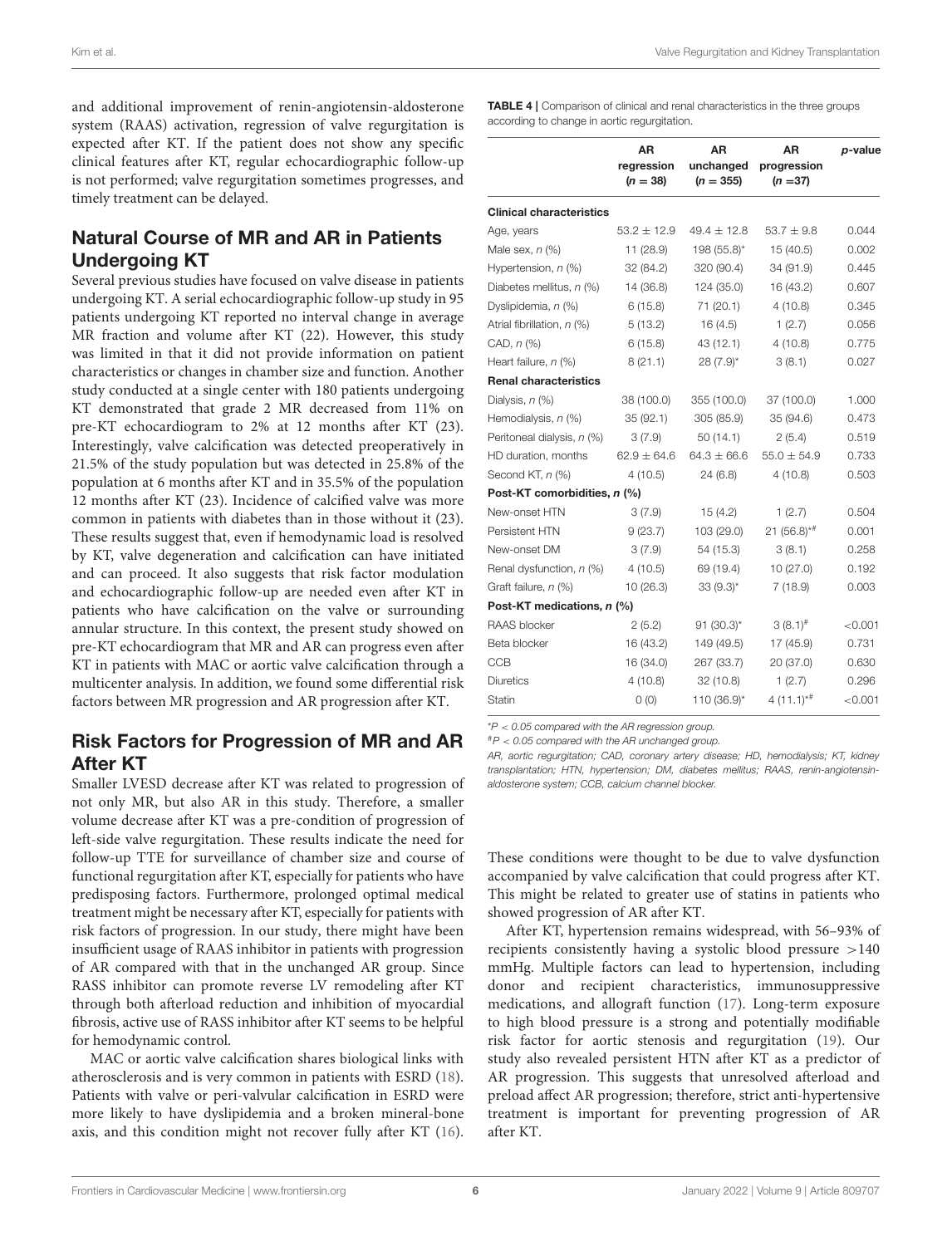Univariate analysis Multivariate analysis

|                                                                                             | AR<br>regression<br>$(n = 38)$ | AR<br>unchanged<br>$(n = 355)$   | AR<br>progression<br>$(n = 37)$ | p-value |  |
|---------------------------------------------------------------------------------------------|--------------------------------|----------------------------------|---------------------------------|---------|--|
| Pre-KT echocardiogram                                                                       |                                |                                  |                                 |         |  |
| LVEDD, mm                                                                                   | $55.6 \pm 8.0$                 | $52.6 \pm 6.1*$                  | $53.7 \pm 4.5$                  | 0.018   |  |
| LVESD, mm                                                                                   | $36.4 \pm 10.2$                | $34.6 \pm 6.5$                   | $32.9 \pm 5.4$                  | 0.095   |  |
| LVEF, %                                                                                     | $58.7 \pm 13.5$                | $61.5 \pm 9.9$                   | $63.4 \pm 8.8$                  | 0.141   |  |
| LV mass index, $g/m^2$                                                                      | $139.7 \pm 55.8$               | $127.0 \pm 39.0$                 | $128.6 \pm 34.4$                | 0.195   |  |
| LA volume index,<br>ml/m <sup>2</sup>                                                       | $54.1 \pm 29.8$                | $38.5 \pm 14.8^*$                | $45.3 \pm 19.2$                 | < 0.001 |  |
| $E/e^{'}$                                                                                   | $14.9 \pm 6.9$                 | $12.7 \pm 5.7$                   | $12.6 \pm 5.1$                  | 0.113   |  |
| PASP, mmHg                                                                                  | $36.6 \pm 11.2$                | $30.0 \pm 10.3$                  | $29.8 \pm 9.1$                  | 0.006   |  |
| Degree of AR, $n$ (%)                                                                       |                                |                                  |                                 | < 0.001 |  |
| No/trivial                                                                                  | O(0)                           | 296 (83.4)*                      | $35(94.6)$ *                    |         |  |
| Mild                                                                                        | 34 (89.5)                      | 47 (13.2)*                       | $2(5.4)$ <sup>*#</sup>          |         |  |
| Moderate                                                                                    | 4(10.5)                        | 10 $(2.8)$ <sup>*</sup>          | $0(0)^*$                        |         |  |
| Severe                                                                                      | O(0)                           | 2(0.6)                           | O(0)                            |         |  |
| AV calcification, $n$ (%)                                                                   | 4(10.5)                        | 33(9.3)                          | $8(21.6)^{\#}$                  | 0.018   |  |
| Post-KT echocardiogram                                                                      |                                |                                  |                                 |         |  |
| LVEDD, mm                                                                                   | $48.7 \pm 6.7$                 | $48.8 \pm 5.8$                   | $51.9 \pm 4.7**$                | 0.008   |  |
| LVESD. Mm                                                                                   | $28.7 \pm 5.5$                 | $30.7 \pm 5.3$                   | $31.8 \pm 5.1*$                 | 0.033   |  |
| LVEF. %                                                                                     | $66.5 \pm 7.4$                 | $65.2 \pm 8.2$                   | $63.1 \pm 7.9$                  | 0.185   |  |
| LV mass index, $g/m^2$                                                                      | $112.9 \pm 34.9$               | $111.8 \pm 34.0$                 | $116.7 \pm 31.7$                | 0.706   |  |
| LA volume index,<br>ml/m <sup>2</sup>                                                       | $43.2 \pm 18.6$                | $35.0 \pm 15.4*$                 | $44.0 \pm 19.5^{\text{*}}$      | < 0.001 |  |
| E/e'                                                                                        | $12.0 \pm 6.5$                 | $11.6 \pm 4.7$                   | $14.7 \pm 7.1$                  | 0.005   |  |
| PASP, mmHg                                                                                  | $33.1 \pm 12.5$                | $28.7 \pm 9.9$                   | $31.0 \pm 9.2$                  | 0.083   |  |
| Degree of AR, n (%)                                                                         |                                |                                  |                                 | < 0.001 |  |
| No/trivial                                                                                  | 34 (89.5)                      | 296 (83.4)                       | $0 (0)$ * <sup>#</sup>          |         |  |
| Mild                                                                                        | 4(10.5)                        | 51 (14.4)                        | 34 (91.9)*#                     |         |  |
| Moderate                                                                                    | O(0)                           | 8(2.2)                           | $3(8.1)$ <sup>*#</sup>          |         |  |
| Severe                                                                                      | O(0)                           | 0(0)                             | 0(0)                            |         |  |
| <b>Changes after KT</b>                                                                     |                                |                                  |                                 |         |  |
| A LVEDD, mm                                                                                 | $-4.5 \pm 9.1$                 | $1.4 \pm 9.7^*$                  | $-1.1 \pm 6.4$                  | 0.001   |  |
| $\Delta$ LVESD, mm                                                                          | $-7.5 \pm 9.8$                 | $-4.0 \pm 6.0^*$                 | $-1.2 \pm 5.7$ <sup>*#</sup>    | < 0.001 |  |
| $\Delta$ LVEF, %)                                                                           | $7.3 \pm 13.6$                 | $3.7 \pm 9.4$                    | $-0.2 \pm 9.1$ <sup>**</sup>    | 0.006   |  |
| $\Delta$ E/e <sup><math>'</math></sup>                                                      | $-3.6 \pm 6.9$                 | $-1.3 \pm 5.7$                   | $2.5 \pm 5.6^*$                 | < 0.001 |  |
| $\Delta$ LV mass index, g/m <sup>2</sup> -30.4 $\pm$ 55.6 -14.3 $\pm$ 48.6 -11.2 $\pm$ 45.3 |                                |                                  |                                 | 0.193   |  |
| $\Delta$ LA volume index,<br>ml/m <sup>2</sup>                                              |                                | $-13.4 \pm 28.9 -5.7 \pm 14.6^*$ | $0.2 \pm 18.1*$                 | 0.004   |  |

<span id="page-6-0"></span>TABLE 5 | Comparison of echocardiographic characteristics in the three groups according to change in aortic regurgitation.

<span id="page-6-1"></span>TABLE 6 | Factors associated with progression of aortic regurgitation after KT.

|                          | В        | t       | p-value | в        | t       | p-value |  |
|--------------------------|----------|---------|---------|----------|---------|---------|--|
| Age                      | 0.002    | 1.80    | 0.073   | $-0.002$ | $-0.63$ | 0.533   |  |
| Female sex               | 0.040    | 1.47    | 0.142   |          |         |         |  |
| Hypertension             | 0.018    | 0.41    | 0.686   |          |         |         |  |
| Diabetes mellitus        | 0.028    | 0.97    | 0.331   |          |         |         |  |
| Dyslipidemia             | $-0.045$ | $-1.13$ | 0.190   |          |         |         |  |
| Atrial fibrillation      | $-0.043$ | $-0.70$ | 0.485   |          |         |         |  |
| CAD                      | $-0.012$ | $-0.30$ | 0.766   |          |         |         |  |
| Heart failure            | $-0.010$ | $-0.21$ | 0.832   |          |         |         |  |
| HD duration              | $-0.042$ | $-0.78$ | 0.435   |          |         |         |  |
| New-onset HTN            | $-0.035$ | $-0.53$ | 0.594   |          |         |         |  |
| Second KT                | 0.042    | 0.82    | 0.415   |          |         |         |  |
| Persistent HTN           | 0.063    | 2.07    | 0.039   | 0.200    | 2.49    | 0.014   |  |
| New-onset DM             | $-0.042$ | $-1.08$ | 0.282   |          |         |         |  |
| Renal dysfunction        | 0.043    | 1.25    | 0.214   |          |         |         |  |
| Graft failure            | 0.061    | 1.45    | 0.149   |          |         |         |  |
| AV calcification         | 0.330    | 2.66    | 0.009   | 0.274    | 0.12    | 0.029   |  |
| $\triangle$ LVEDD        | $-0.002$ | $-1.11$ | 0.269   |          |         |         |  |
| $\triangle$ LVESD        | 0.006    | 2.73    | 0.007   | 0.010    | 2.01    | 0.046   |  |
| $\triangle$ LVEF         | $-0.003$ | $-2.46$ | 0.014   |          |         |         |  |
| $\Delta$ LV mass index   | 0.027    | 0.52    | 0.603   |          |         |         |  |
| $\Delta$ LA volume index | 0.002    | 2.21    | 0.028   |          |         |         |  |
|                          |          |         |         |          |         |         |  |

*CAD, coronary artery disease; HD, hemodialysis; KT, kidney transplantation; HTN, hypertension; DM, diabetes mellitus; AV, aortic valve; LVEDD, left ventricular end-diastolic diameter; LVESD, left ventricular end-systolic diameter; LVEF, left ventricular ejection fraction; LV, left ventricle; LA, left atrium.*

follow-up echocardiography between 6 and 36 months after KT.

Second, in this KT cohort, there were many cases of no or mild valve regurgitation before KT. If there was significant or severe valve regurgitation, it is possible that KT was postponed or not performed, and volume control by dialysis was attempted. Accordingly, there were many patients whose MR and AR did not change after KT. There was a limitation of the population in evaluating the dynamic change of AR and MR. Therefore, it is possible that we selected only relatively healthy ESRD patients. Nevertheless, we believe that we identified patient characteristics that reflect real clinical practice and the natural course of MR and AR.

Third, although we aimed to find factors that could influence progression of MR and AR, it is possible that some factors that were not investigated or that undetected confounding factors had an influence on the results.

#### **CONCLUSIONS**

Among patients undergoing KT, MR, and AR can progress in those patients with certain characteristics. Risk factors for progression of MR after KT include a second KT, MAC and a smaller decrease in LVESD after KT. Risk factors for progression of AR include valve calcification, persistent hypertension and a smaller decrease in LVESD after KT. Further echocardiographic

\**P* < *0.05 compared with the AR regression group.*

#*P* < *0.05 compared with the AR unchanged group.*

*AR, aortic regurgitation; LVEDD, left ventricular end-diastolic diameter; LVESD, left ventricular end-systolic diameter; LVEF, left ventricular ejection fraction; LV, left ventricle; LA, left atrium; E/e*′ *, ratio of early diastolic mitral velocity to early diastolic mitral annular velocity; PASP; pulmonary arterial systolic pressure; AV, aortic valve.*

#### Study Limitations

First, this was a retrospective study and a significant number of patients were excluded because there was no echocardiographic follow-up within a specific time period after KT. Moreover, post-KT echocardiography was not performed according to the pre-specified period. However, we attempted to overcome these shortcomings by including a large number of patients from multiple centers who had undergone